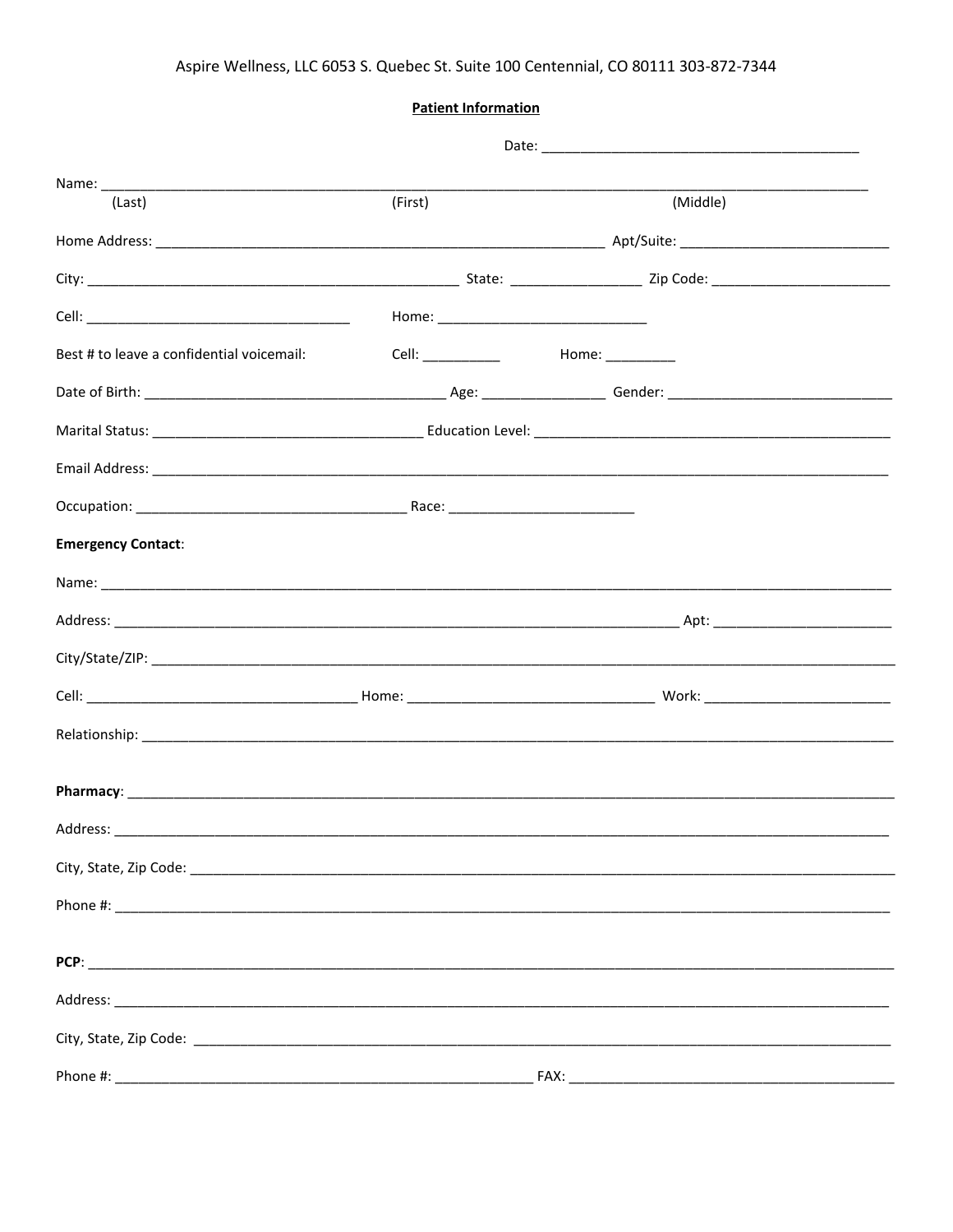## Aspire Wellness, LLC 6053 S. Quebec St. Suite 100 Centennial, CO 80111 303-872-7344

| <b>Informed Consent for Assessment and Treatment</b>                                                                                                                                                                          |  |  |
|-------------------------------------------------------------------------------------------------------------------------------------------------------------------------------------------------------------------------------|--|--|
|                                                                                                                                                                                                                               |  |  |
| I continuate that the constraint of Angles MUHR and HO Hammar active compact of an easily the big and continuate the office and continuation of the state of the state of the state of the state of the state of the state of |  |  |

I understand that as a patient of Aspire Wellness, LLC, I may receive a range of mental health and wellness services. The type and extent of services that I will receive will be determined following an initial assessment. The goal of the assessment process is to determine the best course of treatment for me.

I understand that after the initial assessment process it may be determined that Aspire Wellness, LLC is not the appropriate treatment option for me and if so, this will be communicated to me directly.

I understand that all information shared with Aspire Wellness, LLC is confidential, and no information will be released without my consent. During the course of treatment at Aspire Wellness, LLC it may be necessary for my treatment team to communicate with other clinicians. Consent to release information is given though written authorization. Verbal consent for limited release of information may be necessary in special circumstances. I further understand that there are specific and limited exceptions to this confidentiality which include the following:

-When there is risk of imminent danger to myself or to another person the clinician is ethically bound to take necessary steps to prevent danger.

- When there is suspicious that a child or elder is being sexually or physically abused or is at risk of such abuse, the clinician is legally required to take steps to protect the child or elder and to inform the proper authorities.

- When a valid court order is issued for medical records, Aspire Wellness, LLC is bound by law to comply with such requests.

I understand that while medication and/or psychotherapy may provide significant benefits, it may also pose risks. Psychotherapy may elicit uncomfortable thoughts and feelings or may lead to the recall of troubling memories.

Medications and supplements may have unwanted side effects.

If I have questions regarding this consent form or about the services offered by Aspire Wellness, LLC, I may discuss them with my clinician. I have read and understand the above information. I consent to participate in the evaluation and treatment offered to me by Aspire Wellness, LLC. I understand that either Aspire Wellness, LLC or I may discontinue Treatment at any time.

Patient Signature: \_\_\_\_\_\_\_\_\_\_\_\_\_\_\_\_\_\_\_\_\_\_\_\_\_\_\_\_\_\_\_\_\_\_\_\_\_\_\_\_\_\_\_\_\_\_\_\_\_\_\_\_ Date: \_\_\_\_\_\_\_\_\_\_\_\_\_\_\_\_\_\_\_\_\_\_\_\_\_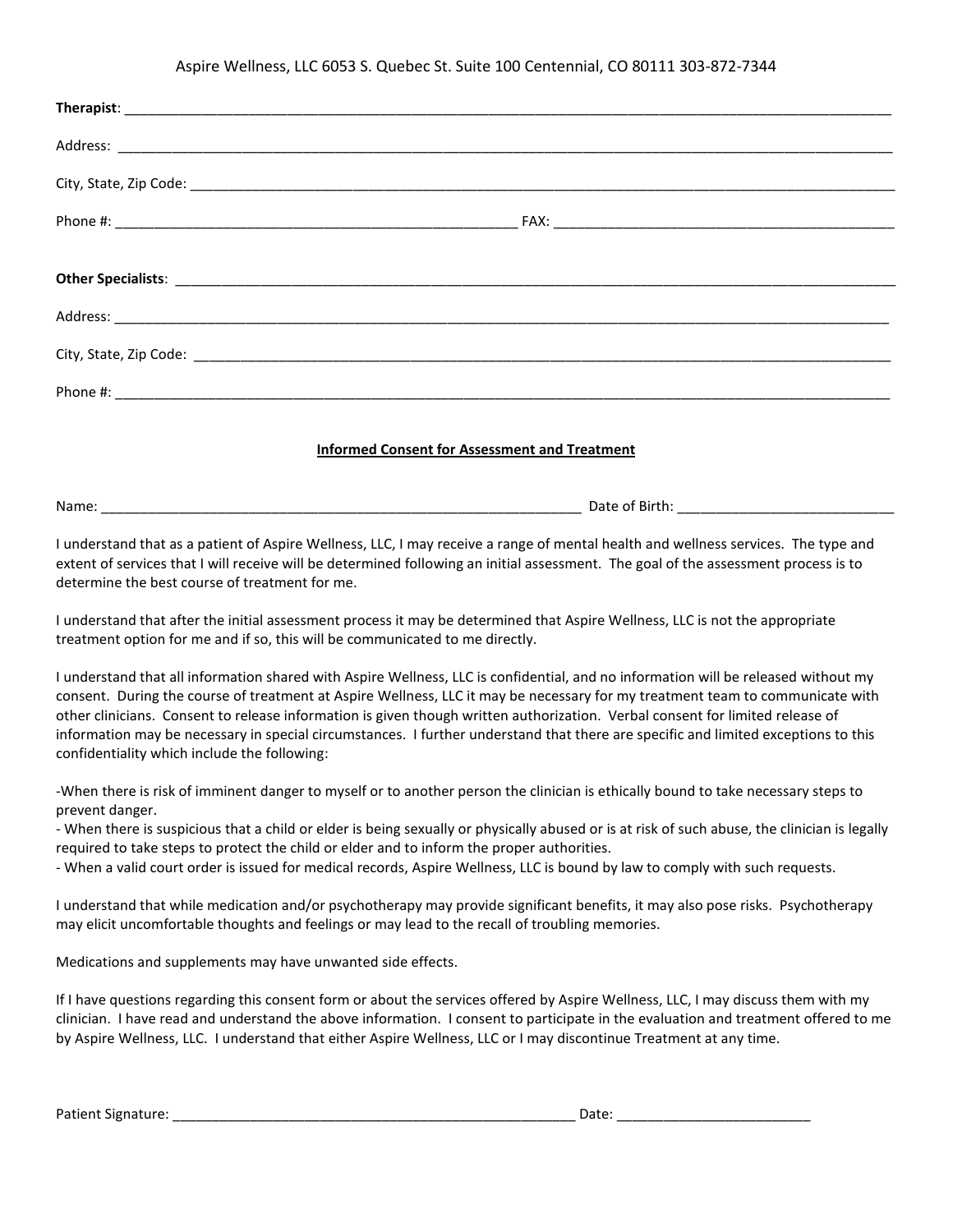## **Cancellation Policy**

We understand that may be times that you need to cancel or reschedule your appointment. If you are unable to keep an appointment, please notify the office as soon as possible. Due to the busy schedule that we maintain, it is necessary for us to clearly state our cancellation policy. A "cancelled appointment" is defined as any cancellation made at least 24 hours in advance of your scheduled appointment time. A "no-show" is defined as an appointment where there was no attendance, and no notice or call was made.

Appointments cancelled with less than 24 hours notice and no-show appointments will result in a full fee charge. Health insurances do not cover no-show fees. I understand Aspire Wellness, LLC's Financial and Cancellation Policies and understand my responsibility in planning my appointments accordingly, and will notify Aspire Wellness, LLC appropriately if I have difficulties with my appointments.

Patient Signature: \_\_\_\_\_\_\_\_\_\_\_\_\_\_\_\_\_\_\_\_\_\_\_\_\_\_\_\_\_\_\_\_\_\_\_\_\_\_\_\_\_\_\_\_\_\_\_\_\_\_\_\_\_\_\_\_\_\_\_\_\_\_\_\_\_\_\_\_\_\_\_\_\_\_\_\_\_\_\_\_\_\_\_

Thank you for choosing Aspire Wellness, LLC as your healthcare provider. The following is a statement of our Financial Policy, which we ask that you to read and sign, prior to being seen.

Please note that full payment is due at the time of service. We accept cash or credit card payment.

Please note that we accept a limited number of health insurance plans. We are Out-of-Network providers with all other insurance companies and as such will not directly bill your insurance company for payment of services. In addition, we cannot accept Medicare or Medicaid or any other federal, state, or local government pay program. As a courtesy to you, we can provide a Superbill for you to file with your insurance company, if applicable.

Please be aware that some of the services provided may be "non-covered" services and not considered reasonable and necessary under your insurance plan. You are responsible for payment in full, regardless of your insurance company's final determination of coverage.

We appreciate you reading and understanding the need for this financial policy. Please let us know if you have any questions or concerns.

Patient's name:  $\blacksquare$ 

Patient Signature:

## **Credit Card Authorization**

| Credit Card Type: VISA<br>MasterCard                                                                                                                                               |                                   |
|------------------------------------------------------------------------------------------------------------------------------------------------------------------------------------|-----------------------------------|
|                                                                                                                                                                                    |                                   |
|                                                                                                                                                                                    | Security Code: The Security Code: |
|                                                                                                                                                                                    |                                   |
| City, State, Zip Code: National State of the City, State of the City of the City of the City of the City of the City                                                               |                                   |
| I hereby authorize Aspire Wellness, LLC to charge the credit card listed above for payment of services. I certify that I am a person<br>who is authorized to use this credit card. |                                   |

Patient Name: